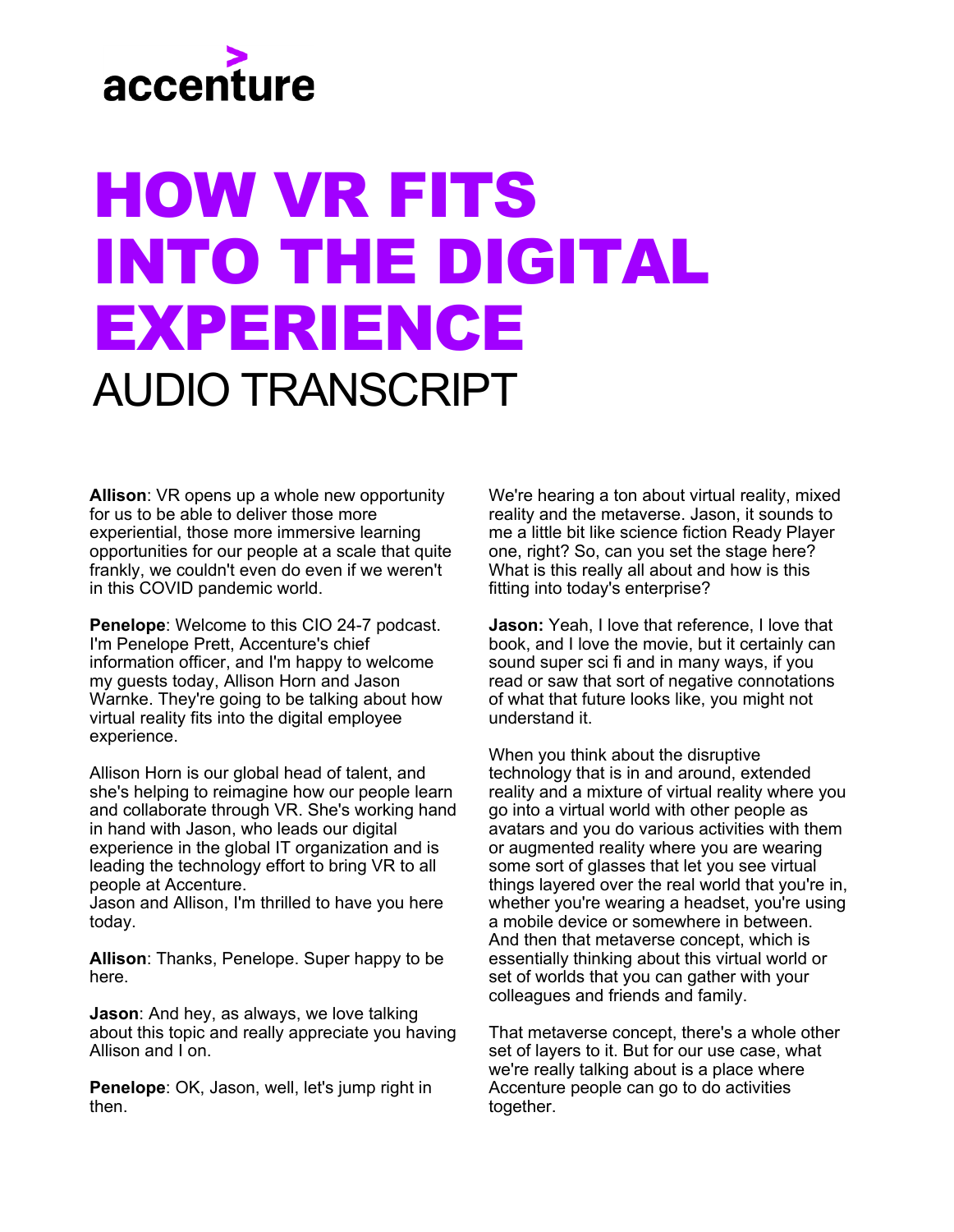

What we love and what Allison's going to talk about is the business value for an enterprise that can take advantage of that and strip that technology is really amazing.

**Allison**: Jason, I couldn't agree more. And you know, when you say that we're finally there, right? There's there's so much truth to that because, you know, you and I have been talking about this for years, right?

We have always known that this technology was coming. We have always known that there's going to be a real enterprise play here, and we've always kind of used the language of this is not an if situation. This is a win situation, and it's just so exciting to know that that when is finally here and that we're in the world of leveraging these incredible environments and this incredible technology for learning, for collaboration, even, you know, human to human connection. You know, we started off with the business case here that was very much about onboarding, right?

Welcoming our new joiners to Accenture with a very quick play over to learning a very quick play and transfer over to collaboration. And all three of those things are happening and we are seeing a fourth piece wring right in which is about that connection, about whether I am there for onboarding or there for learning, or there for a meeting, et cetera, et cetera. That ability to just connect with people again in a way that is different than we've done in the past is really starting to gather a lot of attention and a lot of energy with all of the people that are participating in our programs right now. It's super exciting.

**Penelope**: Well, based on what I've seen from the two of you so far and what we're talking about here, it's really opening up a whole new virtual world supporting the future of Accenture's hybrid work experience. So, Jason, maybe in that vein, you can talk a little bit about Accenture strategy and approach in this area.

**Jason**: When you think about this strategy, it boils down to three components.

one is hardware, and we have made a decision and a strategic objective to get headsets deployed to a large portion of our population and really get ahead of how and what it looks like in an IT organization, in an enterprise like ours to actually support a new type of hardware.

If you relate back to early days of mobile, think back to the BlackBerry as the first mobile device that we're deployed to executives and enterprises. It was a whole new thing that IT needed to learn how to support at scale. Then mobile devices came on board. Whether you're talking about phones or tablets, and there are whole new challenges.

Allison and I like to talk about. This is kind of like that, but so much more disruptive in so many different ways. There are all kinds of implications with supporting a device like a VR headset, and I'm sure we'll talk more about that. But that's the first component is its hardware. And do all of your employees need to have a VR headset to participate in the experiences that we're building?

No. And that's actually one of the reasons we chose Altspace is because it allows for people to use a desktop version of the application or a VR version of the application with a headset. And so that hardware is one key component.

The next is the application layer, and we talked about AltspaceVR as one of the applications that we're enabling our people to use for onboarding and learning and collaboration experiences. And that's a really key thing is to with your strategy for choosing applications and what and how you support that. Getting good guidance and steer from your enterprise architecture group, choosing an application or applications that support your principles in IT. And in this case, one of the key principles was a safe and secure way to authenticate using that application and the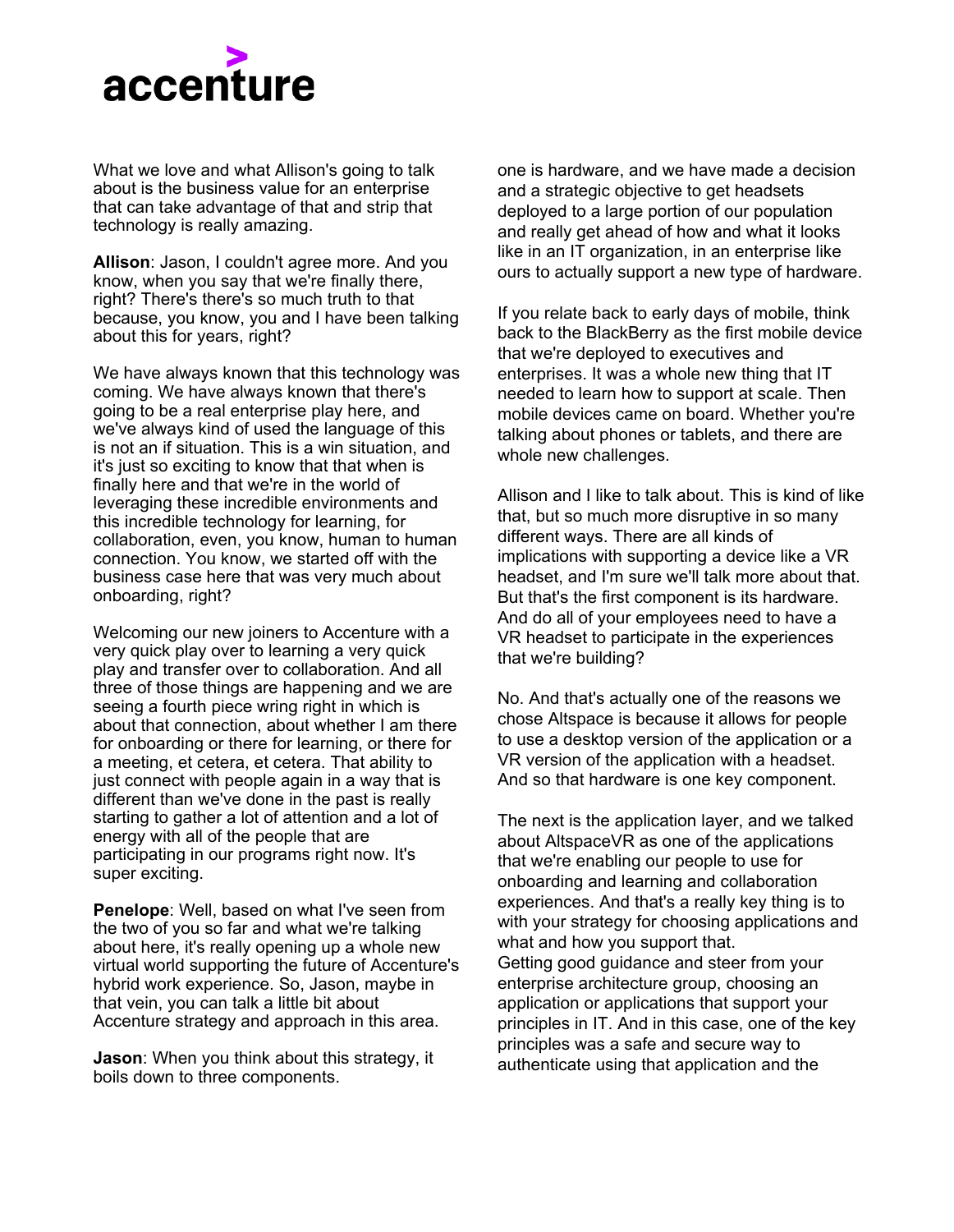

applications that we bring on board for learning and other experiences, even fitness, which I'm sure we'll talk about.

We need to make sure that they meet our same sort of requirements and principles that any application in our shop needs to abide by. And then the last one is, at the end of the day after you get through those things, it's all about content.

It's all about the experiences that you create with the content. You put people in really great environments, you give them content and you give them the capabilities to do different interactions together. And so that is where I think there's going to be some really fascinating developments over the course of time in the enterprise space.

There certainly has been in the consumer space with all the games and activities that you can do in VR. But I think what will happen in the enterprise is just this massive shift towards creating content that is really immersive and in a level that you couldn't achieve in with other technology.

So hardware, application and content are the three layers that we think about.

**Penelope**: And selling some of that up Jason and reflecting on other podcasts of this type that you and I have been on together. I think one of the key differentiators here in the space in how you and Accenture and Allison are approaching this issue is speed.

We want to deploy to a large group and get some learning out there so that we can advance the cause more rapidly than we would if we look for perfection in planning up front. I think that's an important aspect of experimental technology in today's market.

So maybe, Allison, we can switch directions now a little bit and talk specifically about the talent and HR space at Accenture and how we're using this technology to further your agenda there.

**Allison**: Yeah, I'd be. I'd be happy to.

So let me start with learning. Well, before the pandemic, we were on a course here at Accenture that we would roughly call how do we bring the learning to our people as opposed to having to bring people to our learning? Right. Fast forward to today, a lot of the learning that we're doing today is happening through virtual channels, right? We are starting to bring some in-person learning back, but certainly not at the scale that we once did. VR opens up a whole new opportunity for us to be able to deliver those more experiential, those more immersive learning opportunities for our people at a scale that, quite frankly, we couldn't even do, even if we weren't in this COVID pandemic world. It's like, take away all of those barriers that we've had in the past. VR allows us to be able to provide safe spaces for people to test and try new skills in ways that just no just no other technology can right now.

And you know, for us in a professional services context, we're going big on learning around what's sometimes called soft skills, what I tend to refer to more often as power skills, but skills like empathy and inclusion and providing feedback and communication and all of those skills that are, quite frankly, multipliers for other skills and capabilities that you have.

So that's a hugely important place for us to be able to invest. You know, Jason was just mentioning the several different layers against which we're thinking about this right hardware, application, and content. This is squarely in that content space.

Now one thing that I'll say, which is true regardless of what platform you're talking about from a learning standpoint, doesn't matter. It's VR or not. Content and quality of that content is still going to reign supreme.

So even though we are figuring out how to deliver truly powerful, truly immersive content today, we will continue to learn and build on those learnings because it's not as though you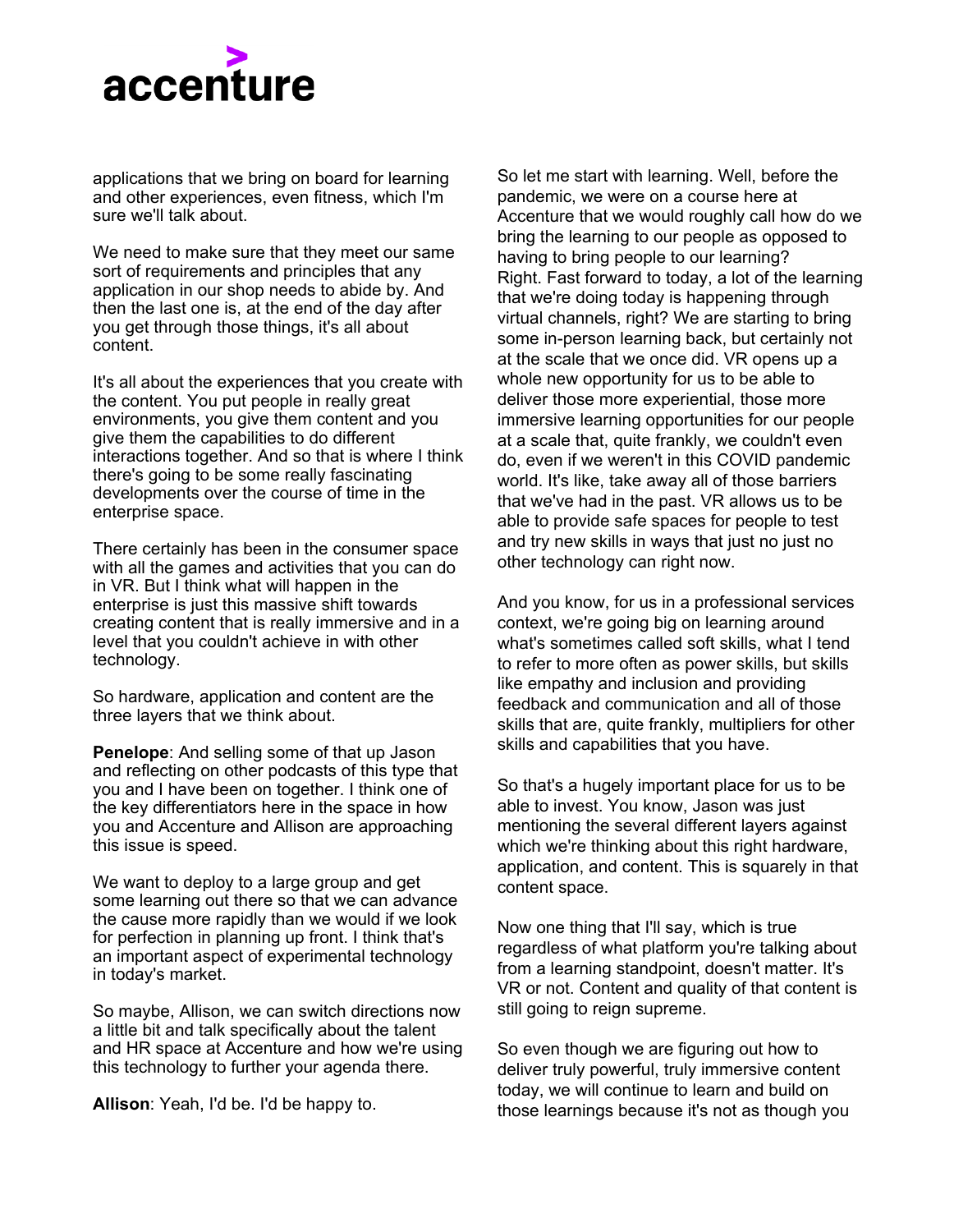

can just put on a headset or go into Altspace in VR, and all of a sudden you will be enticed by meh or low-quality content. You're still going to expect that content to be there. It's just being delivered in a different way.

Another piece that I think is really important to mention, and it's really the spark for a lot of our investment here is in onboarding. We are onboarding people all over the world. And even when we come back to a world where people will be going, going into offices for their new joiner orientation and so forth. As part of a big global company, we still want people to be able to connect with people all over the world.

We want them to be able to connect with people in their local cities, but also in other states, also in other countries. And this just provides a fantastic opportunity to do that. It also allows us to be able to pace content in a way that is much, much more conducive to learning, as opposed to me sitting in a one day to day session and having a PowerPoint presentation after a PowerPoint presentation thrown my way. If I am brought into a virtual world and I can go and explore different content areas and learn at my own pace what this is, what that is and so forth, that's just going to be a much more rewarding opportunity for me, and I'm going to remember a lot more about this. Again, because I've experienced it as opposed to just observing it. So, the whole bit about onboarding and making sure that we can introduce information at the pace that is appropriate for the learner is a really important aspect for this as well.

And then we got all the other kinds of opportunities for this with respect to cybersecurity training, we're bringing in sales training negotiations, training lots, lots more to come in the future.

**Penelope**: Allison, it's just an exciting and frankly entertaining new way for employees to come on board and to learn, right? And it really puts Accenture's innovation at the forefront of everything.

Jason Allison, you each talked about concepts a little bit.

I want to tease those out a bit more. Jason, can I ask you to comment first about the Nth Floor that we've developed Accenture and then Allison, maybe you can talk a little bit about one Accenture Park?

**Jason**: Yeah, so the Nth Floor term was born out of a conversation we have. This is now three or so years ago with our colleagues at Microsoft and Altspace, where we said Accenture has never really had one major campus, like a lot of large enterprises, to have one primary large campus where everyone comes or gathers from time to time. And they actually get that experience of walking around on campus and bumping into people and meeting new folks, almost every day. So what we said was, Hey, when this finally takes off, this is like several years ago when, you know, well before the term metaverse was used as often as it is.

We said it would be really cool if there was a virtual place where Accenture folks from around the world could go up into the Nth Floor, right, which we were saying at the time of going up into the Accenture Metaverse and meeting each other in an environment where they can just bump into someone. It was not a scheduled discussion, it was just walking around in a virtual space. And so, we termed that the Nth Floor. Little did we know the evolution of the term and the excitement around this concept of going to a virtual place and interacting with your colleagues and having those chance meetups where similar to a talking point in an office, you are there. You see someone, Hey, what are you working on? Where are you from? And you have this really great network building opportunity just by those happenstance encounters.

So, with a company is distributed as we are, we never really have the ability to do that at scale until now. And that's what the Nth Floor has really been that big inspiration for. If and when we do this, which is now we're doing it, it would be amazing to actually build, create networks in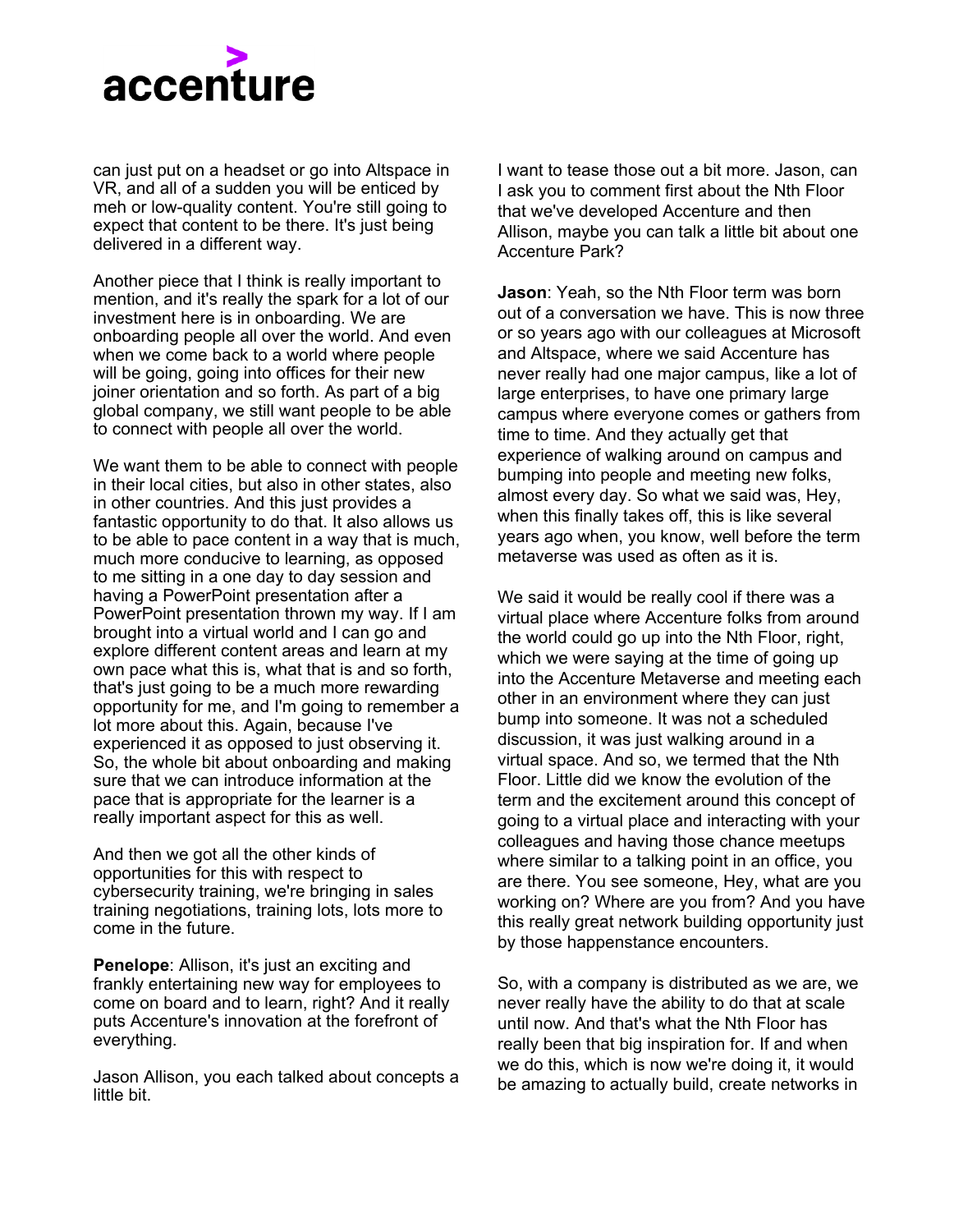

a virtual place that we call the Nth Floor, all based on Altspace, of course.

And what was announced recently at Microsoft Ignite was this meshing of the experience we have in Microsoft Teams as we interact with our colleagues from around the world in the 2D world, the ability to sort of freely flow into a VR world in Altspace.

And that's amazing. The idea that not all meetings need to be in VR, not all meetings should be in just 2D. There will be instances where you start a meeting this way and you say, Hey, you know what?

It would be easier if we just popped into this virtual room and walked around and sort of did a design thinking session where we could break into groups and have some dimensionality to that discussion. If you haven't been in one of those environments before, it doesn't take too long to realize it's a really different experience.

And there are amazing sets of use cases where it is definitely enhanced in a augmentation of what you could do in a 2D environment, fully remote to what you can do in VR. And what's cool is where it's headed, where there will be another mix in this experience, where someone in a physical office or potentially several have augmented reality headsets. They're interacting with counterparts that have VR headsets or. And, you know, in the 2D version and all remote participating with some combination of these realities' virtual reality, augmented reality and 2D. So amazing things to come.

I think this is going to be where the imagination and ingenuity of our people will take us to 100 places we didn't imagine would be the case when we started this whole thing.

**Allison**: And Jason, if we connect now the Nth floor to one Accenture Park, I like to think of it as I'm up on the Nth Floor and I have the ability to just zip over to one of our other virtual worlds and one of those other virtual worlds that we have within our own Accenture Metaverse is one Accenture Park and one Accenture Park is our onboarding campus.

So this is our place in space where our new joiners show up. This is where they play some interactive games to learn a little bit more about how Accenture operates, how the multiple parts of our business come together as one to deliver for our clients.

It's where they can, as I mentioned earlier, kind of wander around at their own pace to learn about the different aspects of our culture and different opportunities and things that are available to them. And one of the things that I absolutely love about not just one Accenture Park, but the opportunities we have in VR for environments like this is the creativity that you can bring to life here.

The team that has developed one Accenture Park has done so across this series of metaphors. So, every time you're going into a different place in one Accenture Park where you're going to learn about, for example, our leadership essentials, you find yourself at the bottom of a virtual mountain that you can climb as you're learning more and more about what it takes to be a leader at Accenture.

When you step into a space to learn more about our code of Business Ethics. You're surrounded by tools that actually help to protect you and make sure that we are all understanding how we do business at Accenture.

And I think one of my favorites are we have a really significant learning program at Accenture called Technology Quotient or TQ as it's more frequently called and in the virtual world in one Accenture Park, TQ is this huge abstract sculpture that as you learn about TQ and the different technologies that you're teaching, you see different parts of the sculpture light up. So, you see the symbols for cloud and the symbols for 5G and the symbols for AI, and you're reinforcing the fact that all of these technologies live and play together. So, you're not only again teaching people about programs, but you're just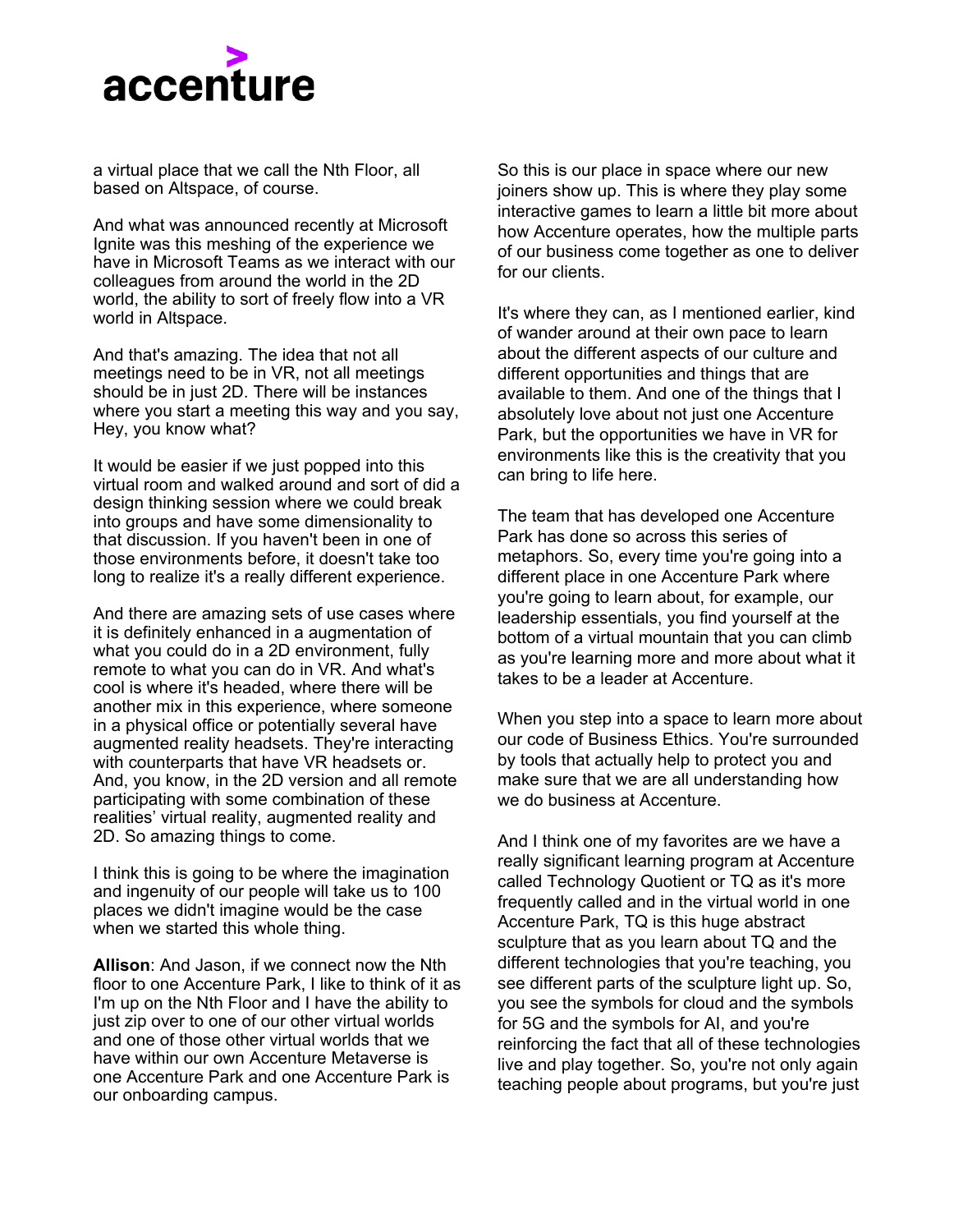

able to bring these concepts to life and such more entertaining and engaging and immersive ways in environments like this.

**Jason**: Allison, you're reminding me of the one Accenture Park and the Nth Floor being these places that connect. We were Allison and I were hosting a group. We were in the Nth Floor. We were showing the people around to these different teleporters that can take you to different places.

And we were going to have it a very guided experience. We were going to go from place to place and in an order. Well, all of a sudden one of the individuals that was in the session with us disappeared, and it turns out they had jumped into the wrong teleporter.

They had gone to one Accenture Park and they came back apologizing that they had jumped in there. But then they said it was so cool. I met this new group that was going through an experience together, and Allison and I were like, That's amazing.

That's what happened when we would send people to a large conference, centers, training centers. They would be there for a particular class and other groups would be there for different purposes, whether they were meetings or they were other classes.

And people between classes would bump into each other, meet each other, and then realize the company is that much bigger. And so for us, I think that set of opportunities just multiplies like crazy because we have the ability to have these places where people can easily just jump in and meet folks unscheduled.

**Penelope**: We talk a lot about these spaces and how they are meant for all people to connect. But one thing we should specifically touch on Allison. Jason, while we're here, is fostering inclusion and accessibility in the entire technology landscape of Accenture.

Allison, with all of these new experiences we're talking about here, can all of our people participate in this?

**Allison**: So the answer is yes and yes. And what I mean by yes and yes is in some aspects, this technology allows us to do amazing things at scale, providing more access to more people than we ever would have been able to reach before at this level.

However, we know as of right now there are people who cannot use the more immersive headset version of this technology due to accessibility issues. Jason had mentioned before that that's one of the reasons why we chose to use Altspace as our primary environment, right? Kind of our platform here, because for our people who cannot use the headsets, whether it's because of an accessibility issue, some people are still finding a level of motion sickness with this technology. So we have committed that anything we are developing that will be in this 3D immersive world that can be experienced on a headset can also be experienced in 2D.

And again, that's just another learning for us. And as we figure this out, as we go forward, always ensuring we have parallel development tracks so that at the end of the day, whether you're coming in through a 2D experience or you're coming in through the much more immersive headset experience, you are still able to access these experiences in VR.

**Penelope**: And across all our people as CIO, one area particular attention to is the distribution of our technology and its uptake from an adoption perspective. So Jason, maybe you can comment a little bit on those aspects, given the work we do together in the IT organization.

**Jason**: Yeah. And I think as I mentioned, disruption that's happening in the space comes at so many different levels. The thing that you'll realize with VR is it's still very early days of VR in that it's a pretty clunky process to go from grabbing a VR headset off the shelf, putting it on your head and getting into the environment that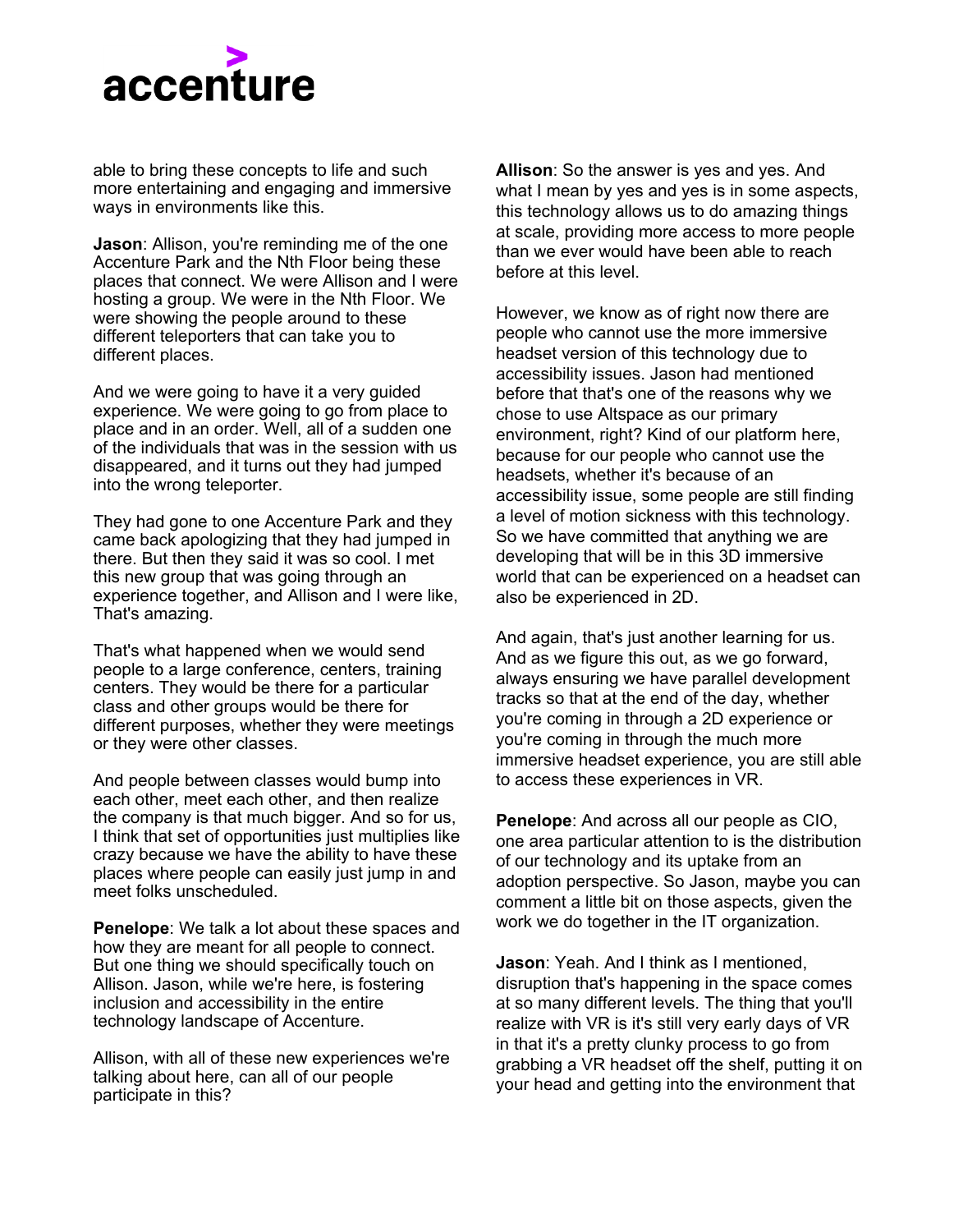

you want to participate in. And then you compound that with, if you're in an enterprise, you've got to do these other things to secure the applications and get people into the right, secure locations to do their stuff.

So what that then entails, as you're implying, is a great deal of change in adoption support. When we host a meeting, if we're going to host a meeting in the environment and in groups are going to do this for the first time, we will do a series of three sessions with them to teach.

We'll say, hey, if you've never used VR before, this is your first time in Oculus device. Come to this session. We're going to do a open door training session to get you familiar with that. But before we take you into the actual meeting and it's a great opportunity for people to experience it first and ask all the questions they might be embarrassed to ask in the big setting in the event. But what we've learned is, whatever we thought it would take., change in adoption wise to support this double triple that it's a whole disruptive thing, which means the rule books in the guidebooks and the resources aren't all cooked. You've got to create a lot of that ourselves.

**Penelope**: This is just a really crystal-clear example to me of Accenture living its mission, bringing together technology and human ingenuity to inspire change across organizations. So maybe Allison, you can close out our podcast with just a few lessons learned for other organizations who will be entering a similar journey as us in the Metaverse.

**Allison**: I'd be happy to. You know, I think my first one is just get started, get started. Because the sooner you start, the sooner you'll start to experience this. You'll experience your own learnings, and this will all of a sudden start to feel perhaps a little bit less intimidating than it might today.

But a couple of lessons we've already learned in just our relative short period of time of being at this. The importance of having leadership and key stakeholders identified and really called out

in terms of the support that we're going to need, the patients that we're going to need.

Jason and I spoke many, many times before we jumped in on this and we said to our leaders, if we're going to be the front runners here, we need to be clear about the fact that there are going to be bumps and bruises that we're going to experience along the way.

So as long as we're ready for those bumps and bruises, right, let's get going. So setting clear expectations, having leaders who are super enthusiastic and engaged, right? Really, really critical. Second piece, sort of like as you're hearing and experiencing today, this is a cross functional initiative and will not survive without it.

Just about every single aspect, every single function across six Accenture has been touched by this in some way, shape or form, whether it's been procurement to get the devices or legal teams to help us from a data privacy standpoint, obviously our CIO or IT organizations, HR organizations, our marketing communications organizations, not to mention our client facing businesses in these spaces as well. I've almost even lost track of the overall matrix of all the different people that are involved here, but this is very, very much a cross-functional initiative and it needs to be in order to succeed.

Jason already mentioned that change management piece, but I'm going to mention it again because it's hard. We do talk a lot about there being a bit of an analogy of like, remember when we brought mobile phones into the environment. From a user perspective, I use a slightly different analogy, and I say this is the equivalent of transitioning someone from a piece of graph paper into Excel. That is the jump that we are taking here. Like there is no intermediate place and space from an end user perspective.